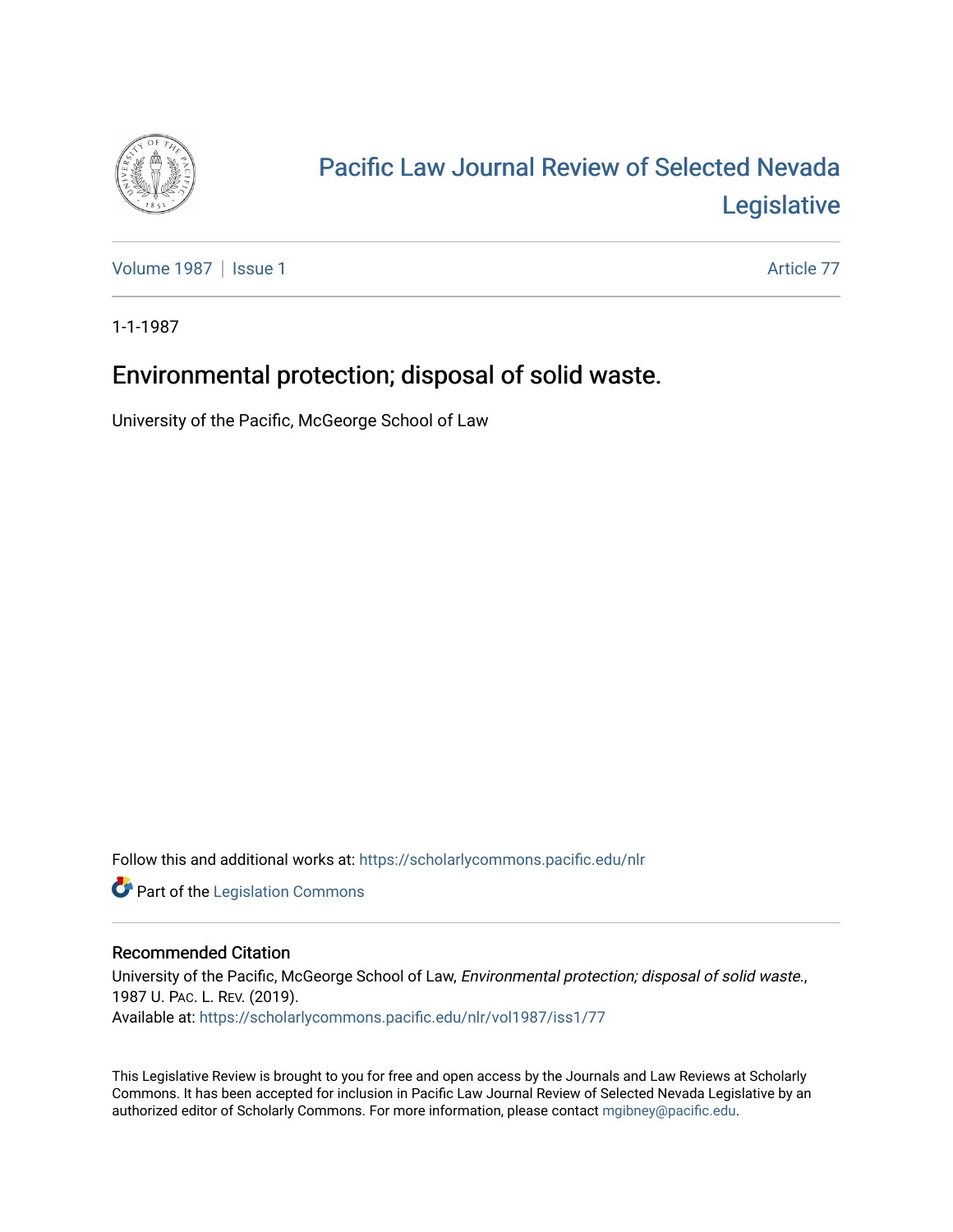be served with process.9 Furthermore, if a claim is directly asserted against the person providing evidence of financial responsibility, that person may assert any right or defense available in any action against that person by the owner or operator, or any right or defense the owner or operator might have asserted in response to a claim against themselves.<sup>10</sup>

Under prior law, the generation of hazardous waste was regulated by requiring: (1) record keeping; (2) appropriate containers and labelling; (3) information of the general chemical composition of hazardous waste; (4) use of a manifest system for shipments; and (5) specified reports to the department." Chapter 631 deletes these limitations.<sup>12</sup>

*EAW* 

9. /d. 10. 1987 NEV. REV. STAT. ch. 631, sec. 2, at\_ (enacting NEV. REV. STAT. § *459.525*  4). 11. 1981 Nev. Stat. ch. 457, sec. 14.3, at 882 (enacting NEV. REv. STAT.§ *459.495* 1-5).

12. 1987 Nev. Stat. ch. 631, sec. 3, at\_ (repealing NEV. REv. STAT. § *459.495* 1-5).

#### **Environmental protection; disposal of solid waste.**

NEv. REv; STAT. § 444.\_ (new); § 444.450 (amended). AB 785 (Callister); 1987 STAT. Ch 636.

Existing law provides that any person<sup>1</sup> who dumps or causes to be dumped any solid waste<sup>2</sup> in or upon any public property<sup>3</sup> or upon any private property to which the public is admitted<sup>4</sup> is guilty of a misdemeanor and may also have a civil penalty imposed. *5* Chapter 636 adds to existing law by restricting the use of disposal sites to residents of the municipality or tourists in the area for noncommercial reasons.<sup>6</sup> In addition, Chapter 636 requires the Division of Environ-

*Review of Selected Nevada Legislation* 103

<sup>1.</sup> NEV. REv. STAT. § 444.480 (definition of person).

<sup>2.</sup> */d.* § 444.490 (definition of solid waste).

<sup>3.</sup> *ld.* § 444.630 (includes any street, alley, public highway or road in common).

<sup>4.</sup> *Id.* § 444.630 (admitted by easement, license or otherwise).

*<sup>5. /</sup>d.* § 193.120(3) (definition of a misdemeanor).

<sup>6. 1987</sup> Nev. Stat. ch. 636, sec. 5, at <u>...</u> (enacting Nev. Rev. Stat. § 444.......).